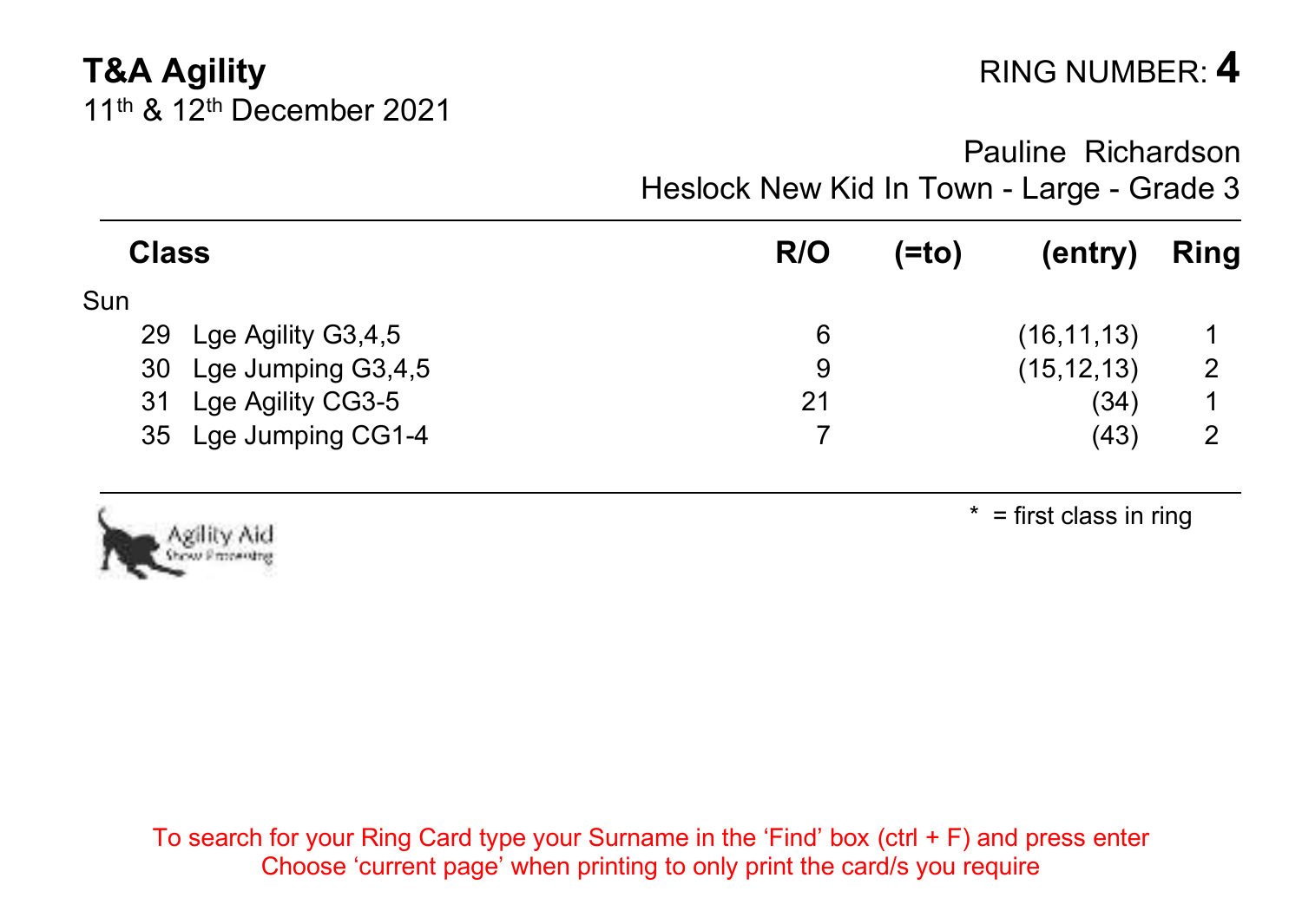# **T&A Agility RING NUMBER: 5** 11th & 12th December 2021

Amanda Spinks Menominee Chocaholic - Small - Grade 7

| <b>Class</b>                   | R/O | (=to)                     | (entry)  | Ring |
|--------------------------------|-----|---------------------------|----------|------|
| Sat                            |     |                           |          |      |
| 7 Sml Agility G6,7             | 13  |                           | (10, 16) |      |
| 8 Sml Jumping G6,7             | 3   |                           | (9, 14)  | 2    |
| Agility Aid<br>Show Protesting |     | $*$ = first class in ring |          |      |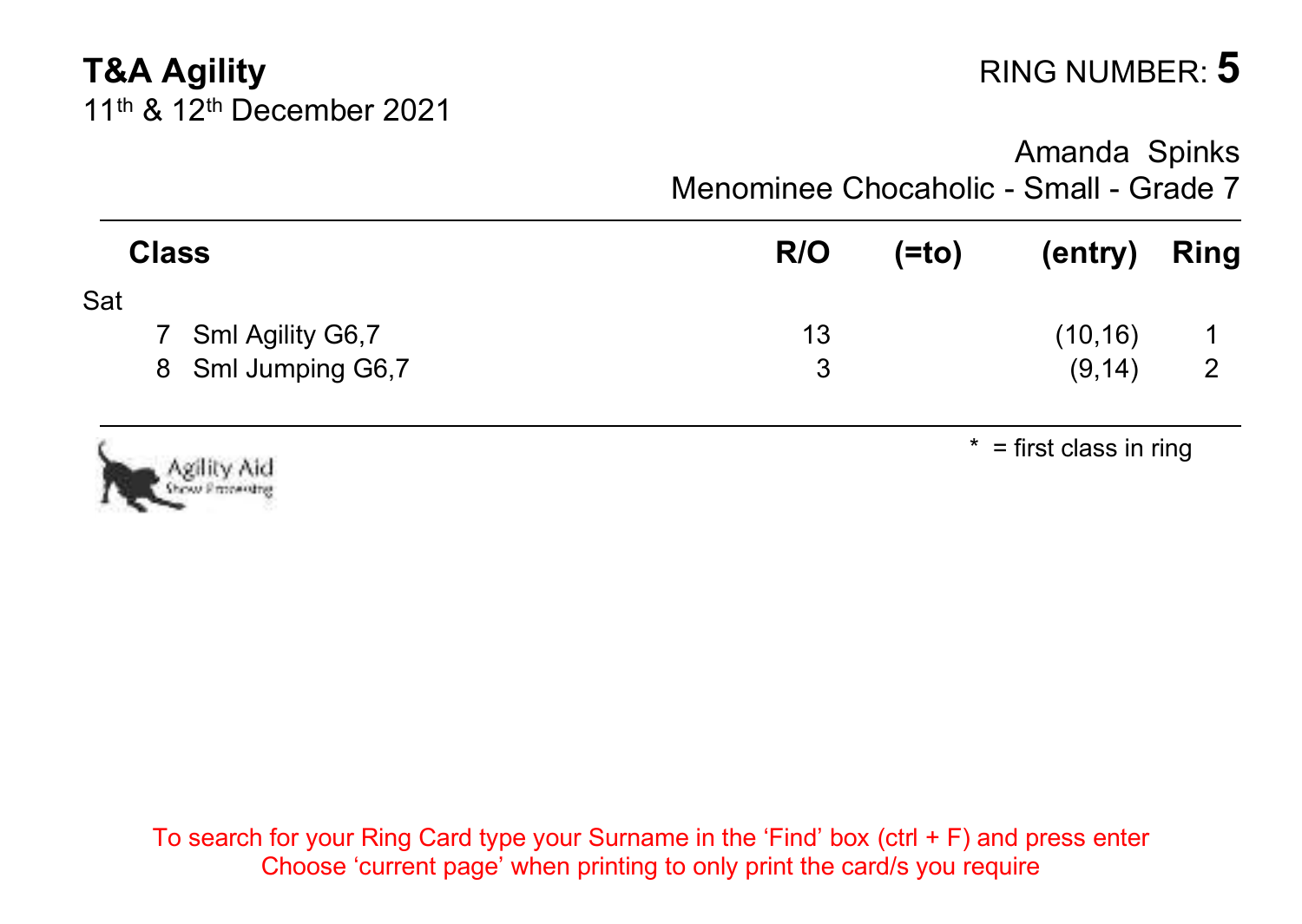## **T&A Agility RING NUMBER: 6** 11th & 12th December 2021

### Amanda Spinks A Chocolate In Disguise - Intermediate - Grade 2

| R/O | (=to) | (entry) | <b>Ring</b> |
|-----|-------|---------|-------------|
|     |       |         |             |
| 19  |       |         |             |
| 24  |       | (7, 24) | 2           |
| 19  |       | (23)    |             |
|     |       |         | (7,22)      |



 $*$  = first class in ring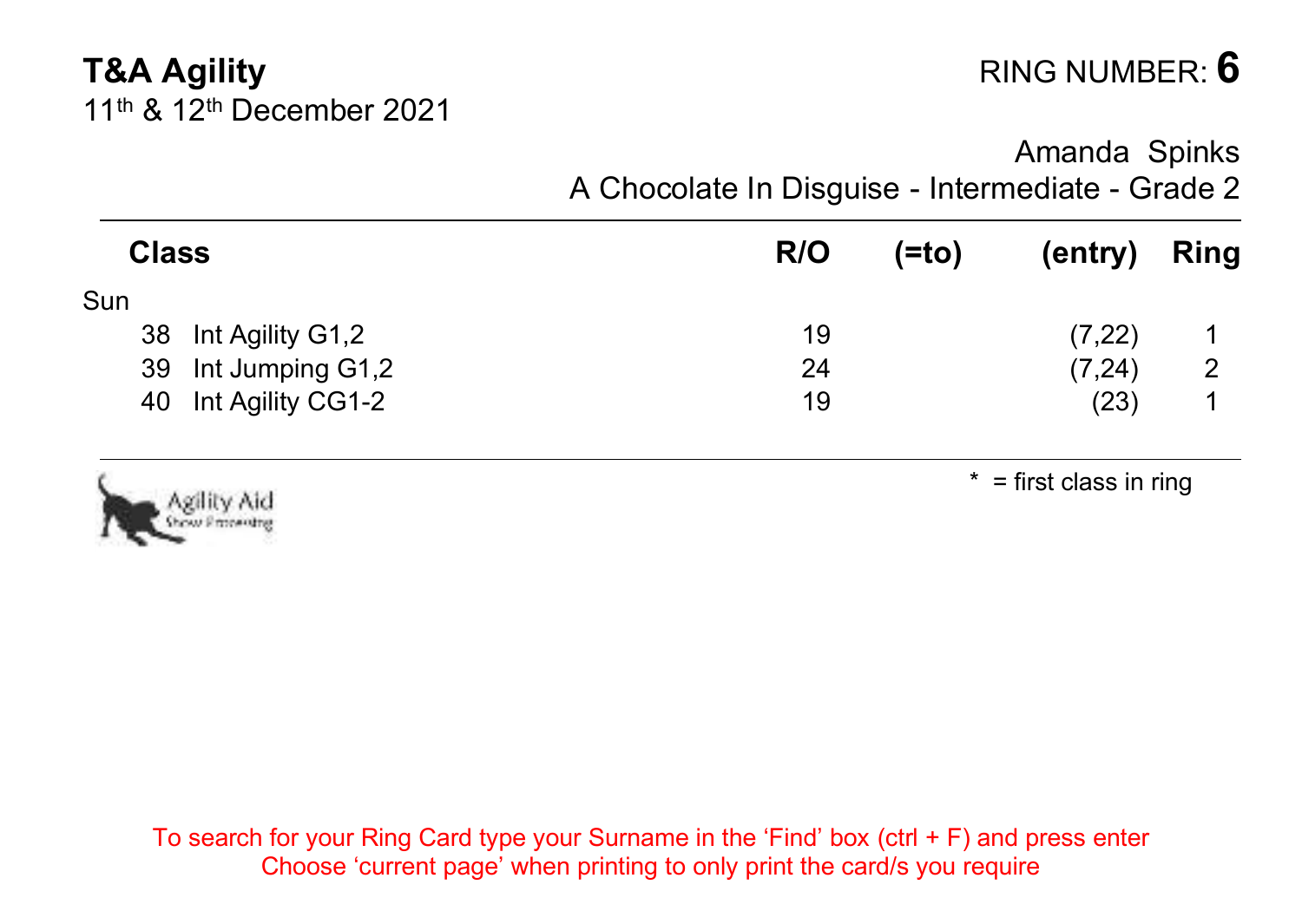# **T&A Agility** RING NUMBER: **7** 11th & 12th December 2021

Amanda Spinks Chocolate Mini Beast - Small - Grade 2

| Class                           | R/O | (=to) | (entry)                   | Ring  |
|---------------------------------|-----|-------|---------------------------|-------|
| Sat<br>2 Sml Jumping G1,2       | 6   |       | (10,20)                   | $2^*$ |
| 12 Sml Steeplechase CG1-7       | 18  |       | (25)                      | 2     |
| Agility Aid<br>Showy Properties |     |       | $*$ = first class in ring |       |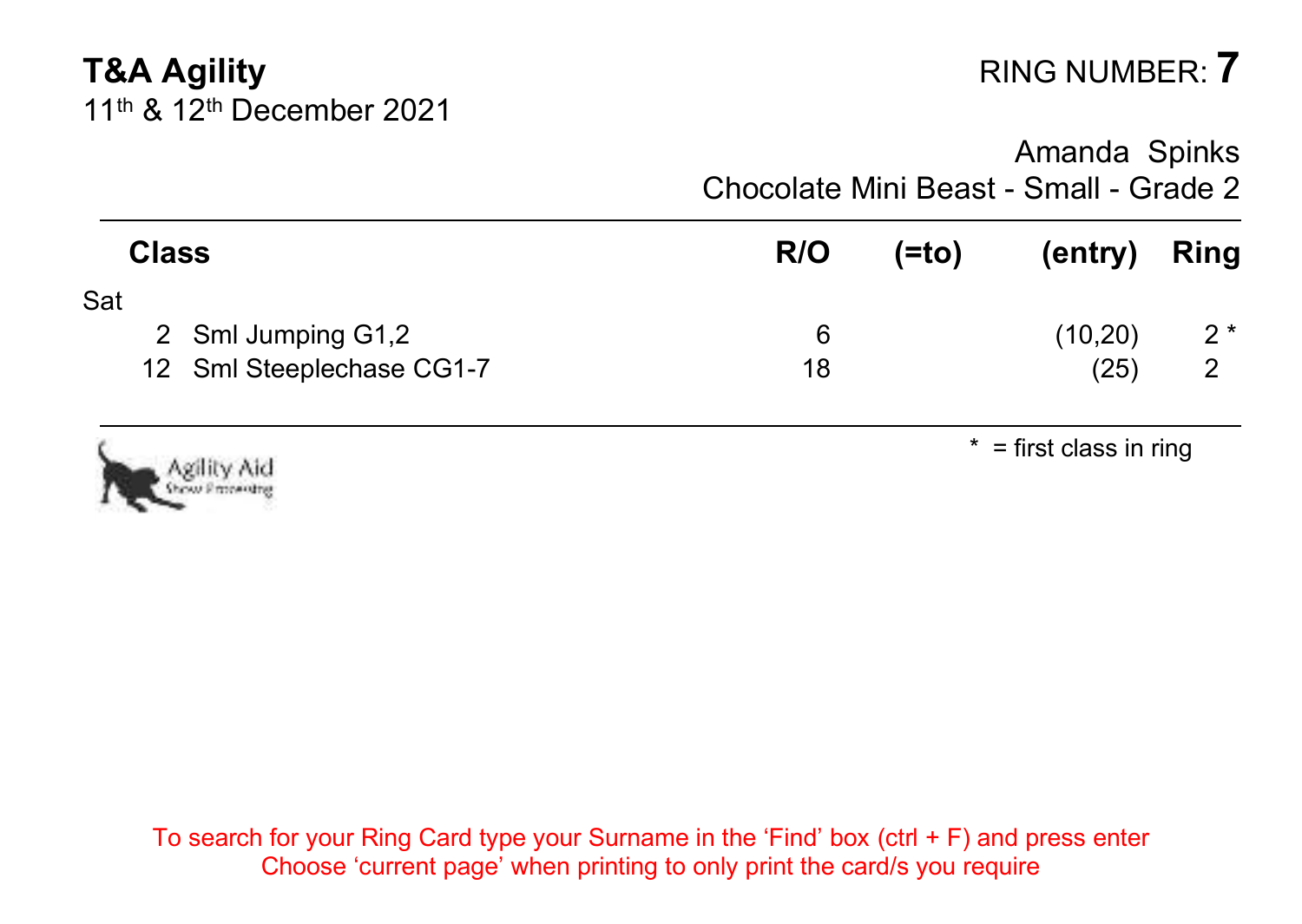# **T&A Agility** RING NUMBER: **11** 11th & 12th December 2021

Freda Wallace

Meisterwerk Tika AW(D) - Medium - Grade 7

| Class |                           | R/O | (=to) | (entry) | Ring |
|-------|---------------------------|-----|-------|---------|------|
| Sat   |                           |     |       |         |      |
|       | 21 Med Agility CG6-7      | 17  |       | (20)    |      |
|       | 23 Med Jumping CG5-7      | 18  |       | (26)    | 2    |
|       | 24 Med Steeplechase CG1-7 | 8   |       | (32)    | 2    |
|       |                           |     |       |         |      |



 $*$  = first class in ring